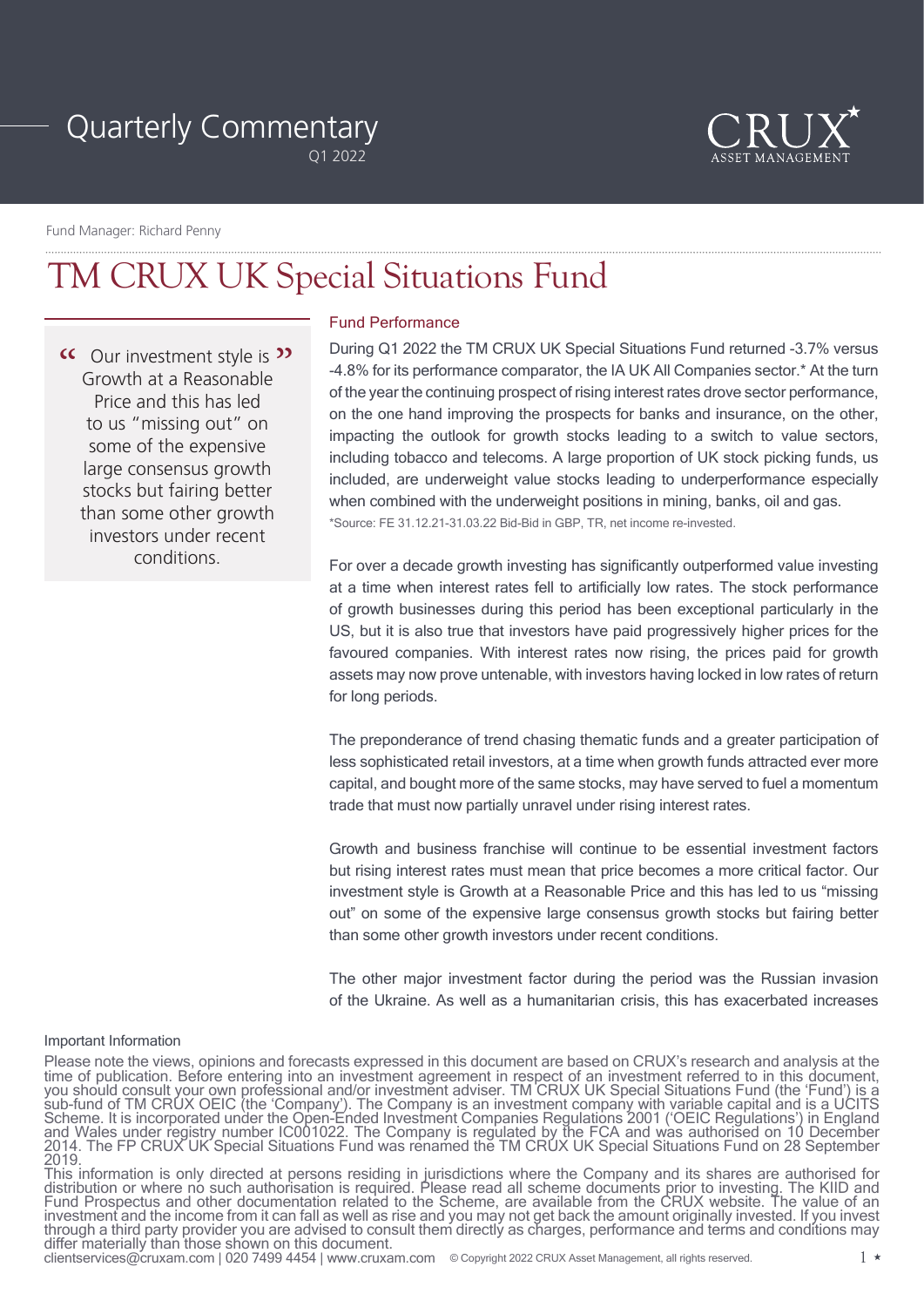

in commodity prices such as coal, crude oil and natural gas where Europe is heavily dependent on Russian supply. The extent of these commodity increases and their effect on food utility and motoring costs in tandem with rising interest rates will lead to significant pressure on the UK consumer outlook.

The combined effect of rising rates and commodity prices have been positive for oil and gas, mining, defensive and banks shares. Share prices of the more cyclical sectors such as industrials, retail and housing have been heavily hit. These sector biases were significantly more favourable for large cap investing than small/mid cap investing.

# Attribution Stock Level Q1 2022

| <b>Top 5 Contributors</b> | <b>Bottom 5 Contributors</b> |
|---------------------------|------------------------------|
| Glencore +1.03            | Bellway -0.84                |
| Shell $+1.02$             | Halfords -0.71               |
| $R$ io Tinto $+0.82$      | AB Foods -0.68               |
| Aviva $+0.44$             | Vistry Group -0.66           |
| MP Evans Group +0.39      | Grafton Group -0.63          |

Source: Stat Pro

Much of the stock specific performance was driven by economic factors. Top contributors to the Fund over this period included Glencore, Rio Tinto and Shell driven by rising commodity prices. Aviva announced a capital return following the sale of its overseas subsidiaries. Detractors came from housing related Grafton Group, Bellway and Vistry, and retailers AB Foods and Halfords.

Within our small-cap portion of the portfolio, tech and healthcare companies were worst hit, as they mirrored the the sell-off in NASDAQ. Such companies were significant performers for the Fund from Q2 2020 to Q3 2021. We had sold or reduced many of these holdings following the strong rally which mitigated the Funds exposure to the selloff. Gene therapy company MaxCyte fell 27%, with the business now listed on the US NASDAQ market this was perhaps unavoidable. We have had good meetings with the business recently and think the risk profile is increasingly attractive. University technology developer IP Group fell 25% and Database software developer FD Technology declined 25%, intra quartile but recovered to only 5% down following a "game changing" deal with Microsoft Azure.

#### **Transactions**

In mid-January we sold positions in Melrose and Astra Zeneca to fund increases to our holding in Shell and initiated a position in Glencore. During February we added

## Important Information

Please note: Due to rounding the figures in the holdings breakdown may not add up to 100%. Unless otherwise indicated all figures are sourced from Financial Express, Datastream, State Street and CRUX Asset Management Ltd. Third party data is believed to be reliable, but its completeness and accuracy is not guaranteed.

This document has been approved under Section 21 of the Financial Services and Markets Act 2000 by CRUX Asset Management Ltd. This document is issued by CRUX Asset Management Ltd which is registered in England and Wales (Company no. 08697189) and whose registered address is 48 Pall Mall, London, SW1Y 5JG. It is authorised and regulated by the Financial Conduct Authority (FRN 623757). These figures refer to the past and past performance is not a reliable indicator of future results. The Authorised Corporate Director is Thesis Unit Trust Management Limited, Exchange Building, St John's Street, Chichester, West Sussex, PO19 1UP. Authorised and regulated by the Financial Conduct Authority.

clientservices@cruxam.com | 020 7499 4454 | www.cruxam.com © Copyright 2022 CRUX Asset Management, all rights reserved. 2 \*

<sup>"</sup> Top contributors" to the fund over this period included Glencore, Rio Tinto and Shell driven by rising commodity prices.

#### Market Cap

|                | Fund  |
|----------------|-------|
| $>$ f5bn       | 27.3% |
| $f500m - f5bn$ | 44.6% |
| $<$ £500m      | 24.6% |

Source: CRUX Asset Management as at 31.03.22